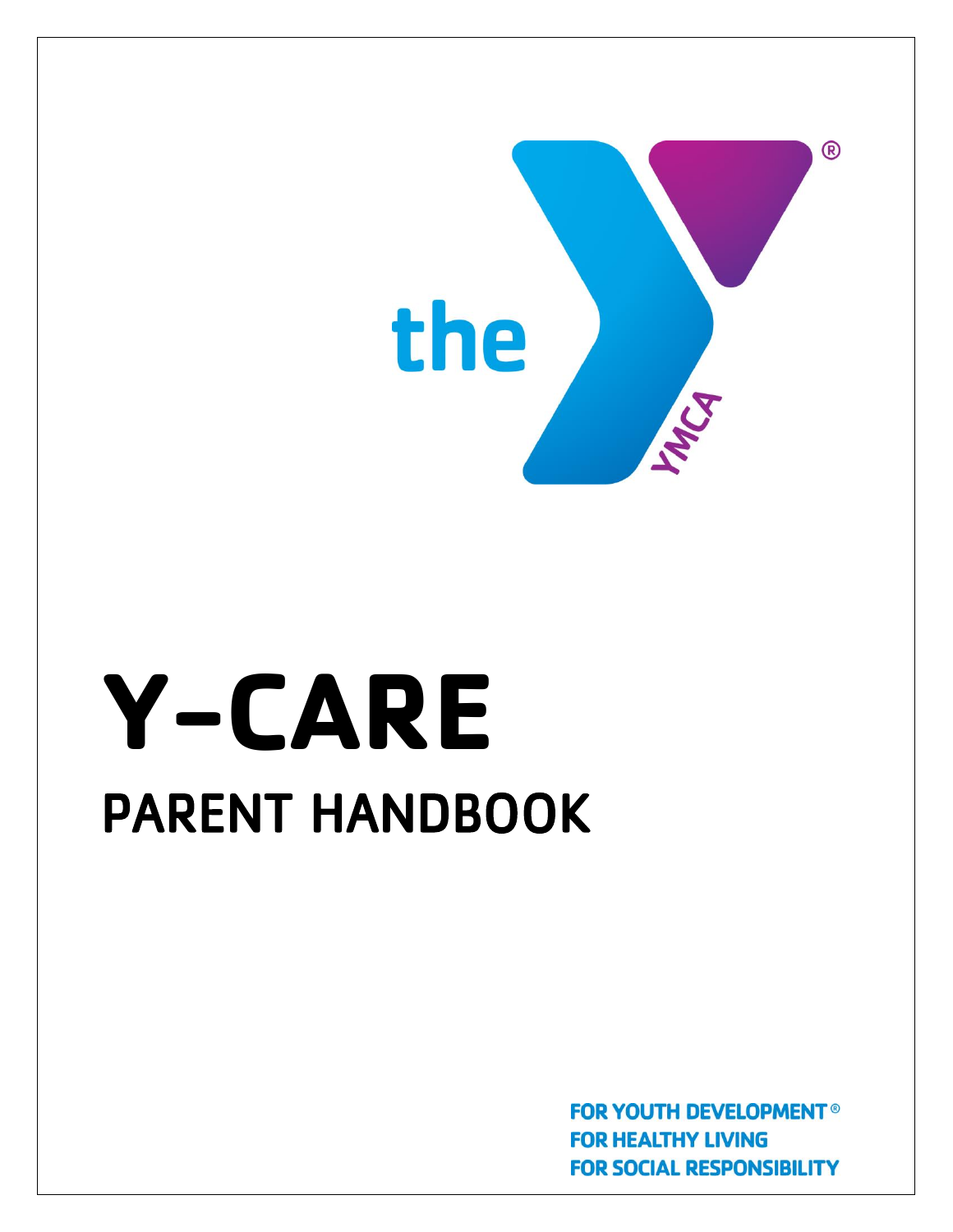#### Goals & Objectives:

- 1. To provide a safe and positive environment for all children.
- 2. To model positive, healthy lifestyles and habits.
- 3. To provide a variety of activities that will strengthen youth physically, morally and intellectually.
- 4. To support individual diversity.
- 5. To allow all children an opportunity for success by giving choices in a supportive environment.
- 6. To promote educational skills such as literacy and mathematics through weekly themes and

curriculum development.

- 7. To retain and build program participation through excellent member services and programming.
- 8. To provide an enjoyable and memorable experience for all children in the program.
- YMCA Mission: To put Christian principles into practice through programs that build healthy body, mind, and spirit for all.

#### YMCA Four Core Values: Caring, Honesty, Respect, Responsibility

Challenging others to accept and demonstrate positive values is part of our mission and the basis for Character Development. Building values and behavior consistent with Christian principles is one of the eight goals in the YMCA Constitution and all Y's, including ours, agrees to uphold this.

#### Benefits of Character Development:

- It is the positive effort our community needs.
- \* It gives us focus for all that we do.
- It differentiates us from other organizations.
- \* It ensures we are doing what we say we do.
- \* It provides positive role modeling for children and adults.
- It ensures consistent and fair treatment of all people.

## ABOUT Y-CARE STAFF

The Y-Care Program is licensed by the Missouri Department of Elementary and Secondary Education (DESE). Site Directors are approved by the state and hold 60 or more college semester hours, with 12 of the 60 hours in child-related courses. These courses are in the field of elementary education, special education, psychology, sociology, and physical education. Site directors are trained in First Aid and CPR as well.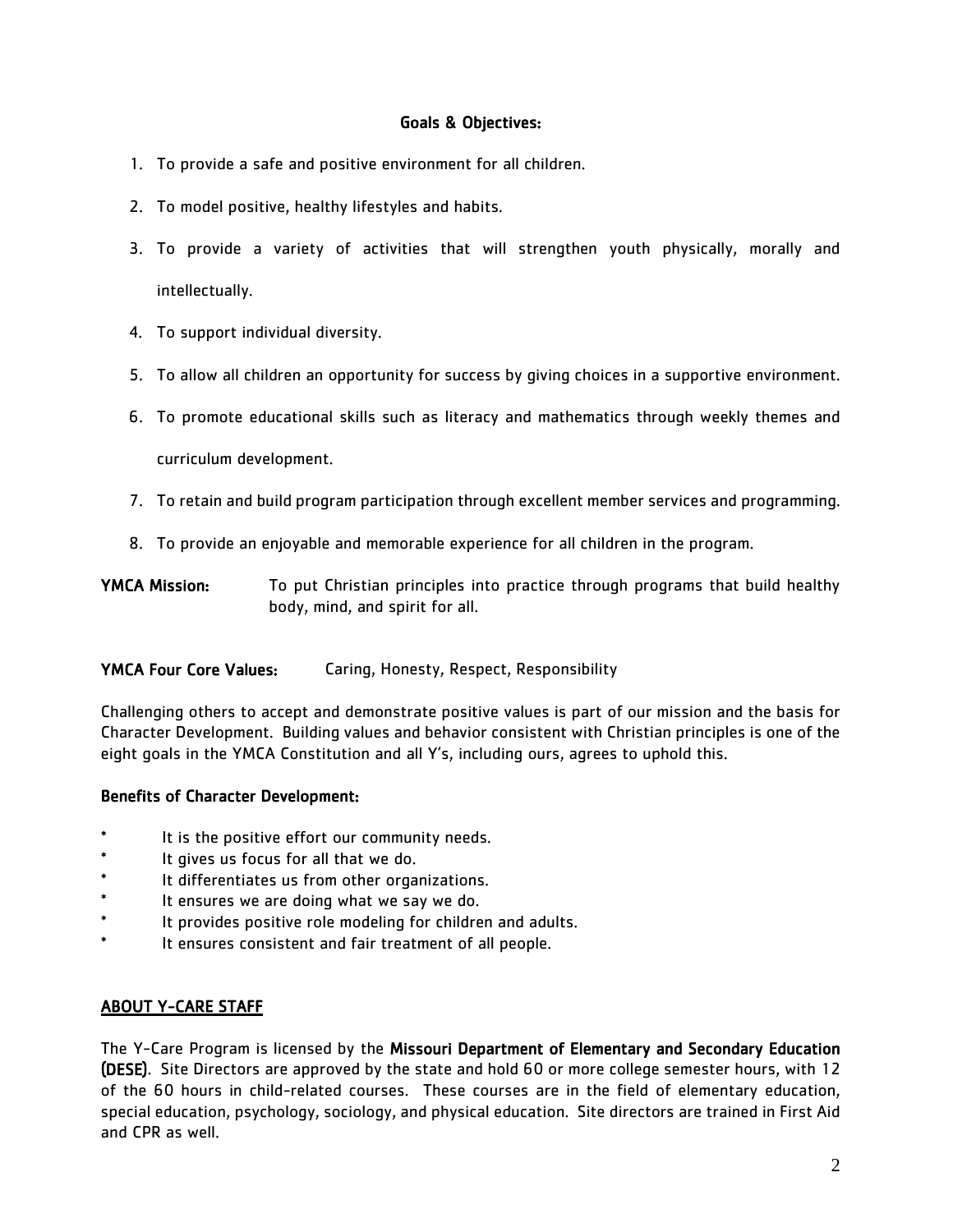Site Assistants are at least 18 years old or older and demonstrate an aptitude for child care.

Both Site Directors and Assistants submit yearly Tuberculin skin tests and physical examinations as a condition of employment. The YMCA also conducts Background Screens on all staff through the Family Care Registry and fingerprinting through Identogo.

All staff participates in initial and ongoing training in topics relevant to school age child care.

#### Employee/Child Contact Outside of Y-Care

No employee may have contact with a child in their program away from the YMCA. This includes, but is not limited to, transporting a child home, babysitting, socializing or sports.

#### Management Team

| Jessica Kever           | Director of Childcare Services<br>jkever@jcymca.org | 761-3196 |
|-------------------------|-----------------------------------------------------|----------|
| <b>Brittany Watkins</b> | Asst. Director<br>bwatkins@jcymca.org               | 761-0716 |

## FINANCIAL ASPECTS OF Y-CARE

- Y-Care requires patrons to sign up for EFT (Electronic Fund Transfer) services. Any credit card or bank account will suffice.
- The PRIMARY PARENT (first parent listed on the registration form) is responsible for all tuition/fees.
- Accounts are drafted by the YMCA on the 1st of every month of service. We cannot draft on any other day. Insufficient drafts will be assessed additional fees.
- Any delinquency in payments (payment not received on the 1st) may result in removal from program.
- In order to provide accurate tax statements, payment plans can only be issued to one payer.

Fees are as follows:

\$140/month member \$170/month nonmember

- Fees are based on the number of days Y-Care is in session for the whole school year, split over the 10 months of school. August is the only prorated month.
- Registration fee due upon enrollment. August fee drafted on August 1st.

## REGISTRATION FEE/WITHDRAWAL POLICY:

- \$30.00 Registration fee is non-refundable.
- Fee is waived during our early registration period for returning program participants. All families (including returning families) who register after the early period will be charged the fee.
- If you choose to WITHDRAW from Y-Care, you must state your intent in writing no less than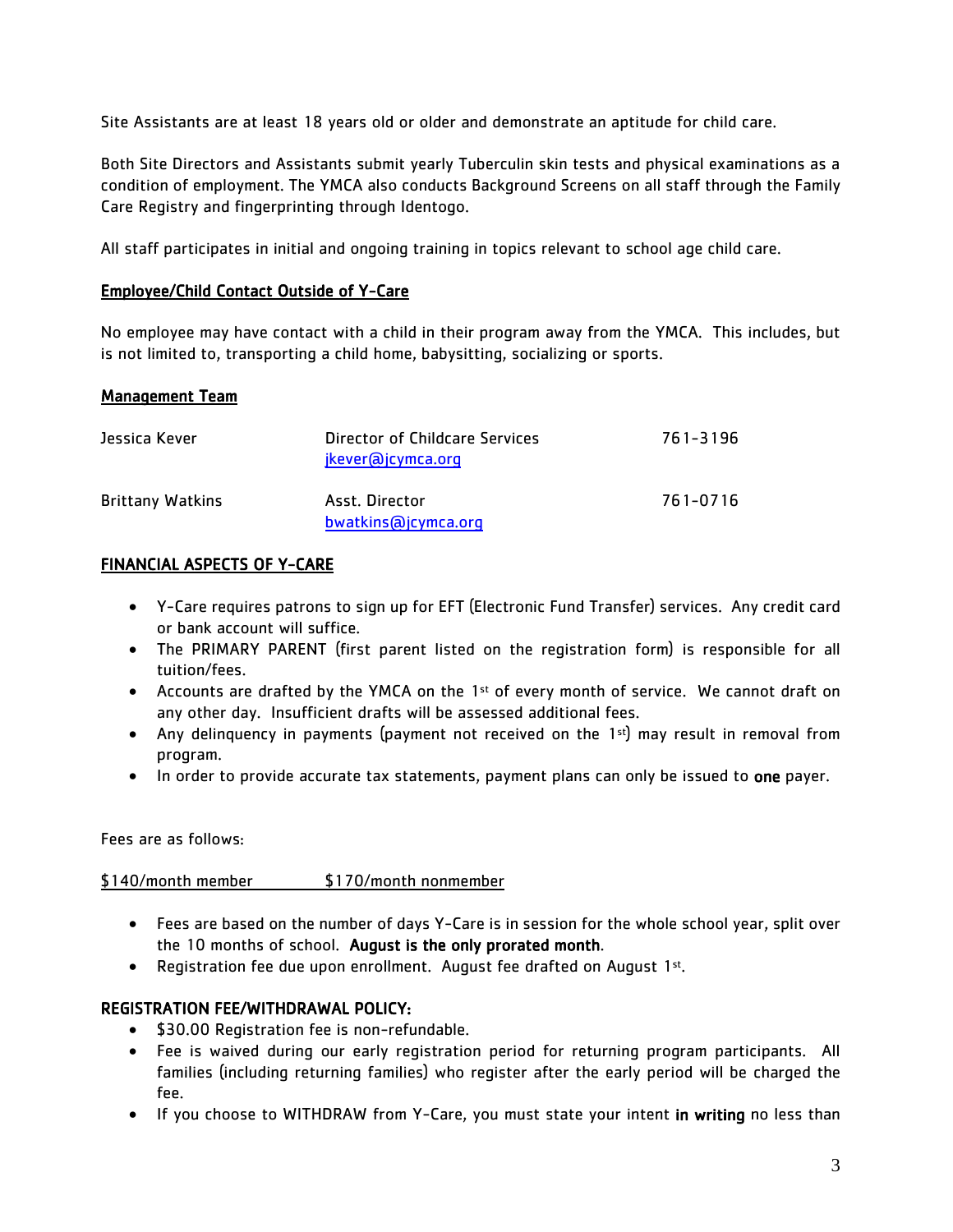10 business days before the next month of service. Email is sufficient written notice.

- Please turn this intent into the KNOWLES YMCA or email to **bwatkins@jcymca.org**.
- Families who withdraw mid-year and then return to Y-Care during that same school year must pay the registration fee again. Families who withdraw are placed at the end of the waiting list, if one exists for that school.

## FEDERAL ID #: 43-095-3286

OUTREACH CLIENTS: The YMCA provides financial assistance to qualifying families. Please call 761- 9001 for information about Outreach through the YMCA.

## PATRON ACCEPTANCE OF COSTS:

Insufficient bank drafts are assessed a \$10.00 bank fee. Seriously delinquent accounts will be subject to collection activity. If such occurs, the patron agrees that s/he shall be responsible for any and all of the Jefferson City Area YMCA's expenses, including but not limited to collection costs, court costs, and attorney fees whether or not litigation is commenced. Three insufficient bank drafts can result in removal from Y-Care programs.

#### REQUIRED REGISTRATION INFORMATION

- Child Registration form, COMPLETED.
- Current Immunization record.
- EFT form for payment
- If applicable: Individualized Care Plan for children with special needs (ex. ADHD, asthma, etc). A special needs form can be obtained online or from the child care office. This must be on file before a child begins Y-Care. Copy of a child's IEP for behavior/developmental purposes can be substituted. Educational IEP's (ie reading, speech, etc) are not required.

Y-Care is monitored under the rules and regulations set forth by the State of Missouri. If a child's file is not complete upon registration, your child will be ineligible for the program until the information is received. Falsification of records is grounds for expulsion from the program.

Parents must re-enroll each school year. Priority is given to families currently enrolled during the spring re-enrollment time.

After early enrollment ends, Y-Care will take registrations on a first-come, first serve basis, regardless of current program participation. New families will not be "bumped" for current families who fail to register during early enrollment.

Waiting lists will be formed if a program is full and a deadline will be given to those who are called off the list. YMCA members will be given priority on waiting lists.

Any parent who desires may request an interview with management staff for the purposes of orientation.

If your child requires a facilitator and/or special assistance at school, contact the office before submitting an enrollment form to discuss your child's needs. Y-Care cannot provide facilitators, and children must be able to safely function within a 16:1 child to staff ratio. All children must be self-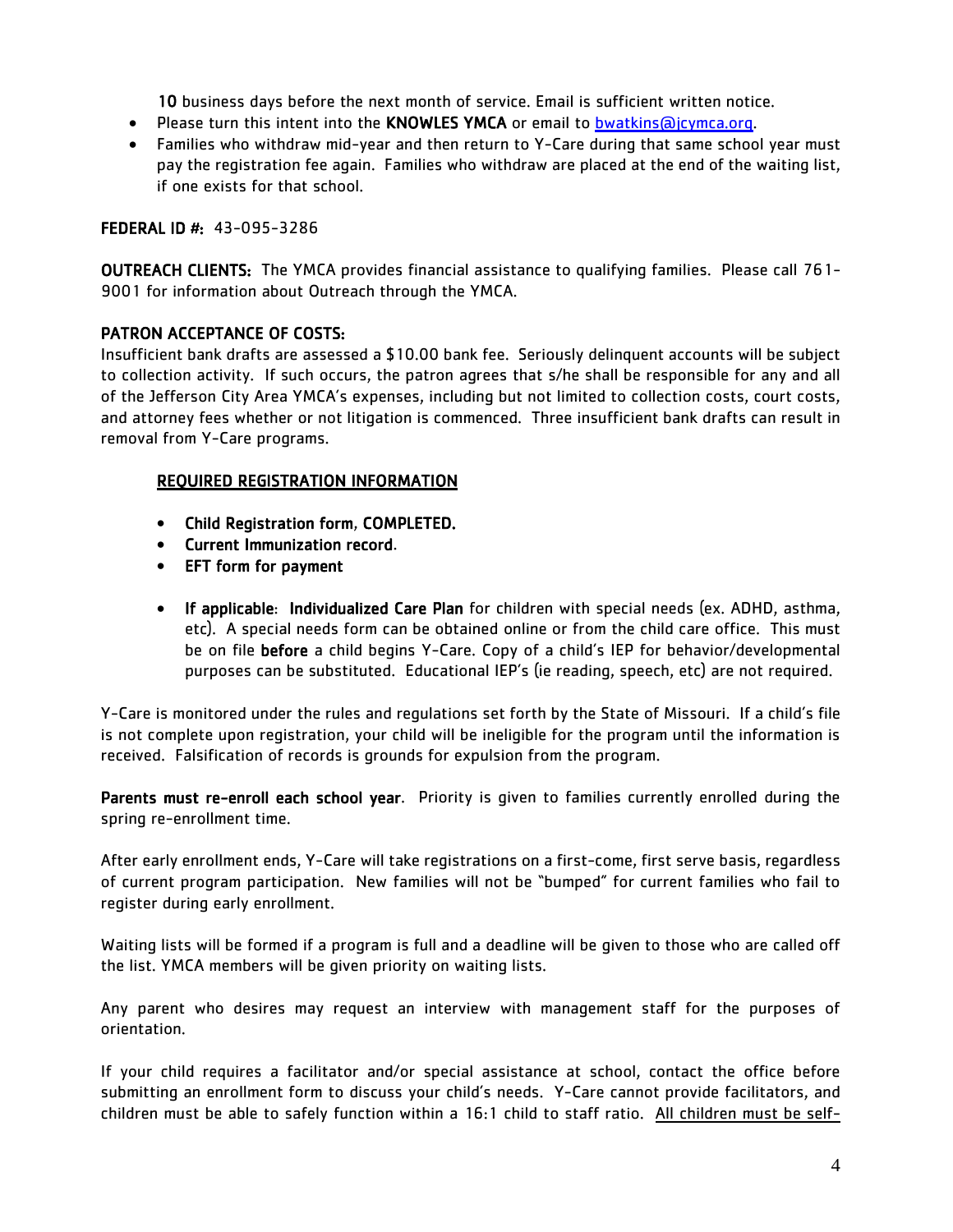#### sufficient in the restroom to participate in Y-Care.

# Y-Care Structure

Y-Care takes pride in providing a fun extension to the school day by planning daily activities with academic components. Activities are varied, and students have the opportunity to choose what they will work on.

# Activities

- Character building activities
- Healthy Eating Physical Activities (HEPA)
- Monthly Activity packets
- Independent Reading
- Arts and Crafts
- STEM activities (Science, Technology, Engineering and Mathematics)
- Homework Station

## Homework Station

We cannot force your child to complete homework, but we will encourage it if a parent requests. Similarly, if a parent does not want their child working on homework at Y-Care, we will honor their wishes. Staff will make every effort to help children with homework when asked.

## Y-Care Locations

Y-Care sites will use the cafeteria as home base. Your site staff will inform you of any changes in site location. At times Y-Care will be outside on the playground, or in another location to view a movie or complete an activity. The staff will place a sign at the Parent table to indicate where the group is located.

## Absence Policy

- Please inform Y-Care staff of planned absences. A Parent Communication Notebook is available on the Parent Table.
- Fees are not credited for absences from the program.

## Alternate Program Participation

- If your child is enrolled in after-school activities other than Y-Care, please send a note to Y-Care granting your child permission to leave Y-Care.
- Staff will not release children from Y-Care without parental permission.
- If your child will be late to Y-Care due to other school activities (ex: Safety patrol), please notify staff in writing.

## Parent Responsibility for School Notification

- Schools will not release children to Y-Care unless the parent has informed the school of the child's enrollment in Y-Care.
- The YMCA cannot contact the school regarding enrollment status in Y-Care.
- Please inform the school when you enroll in Y-Care in order to avoid any confusion.

## **Communication**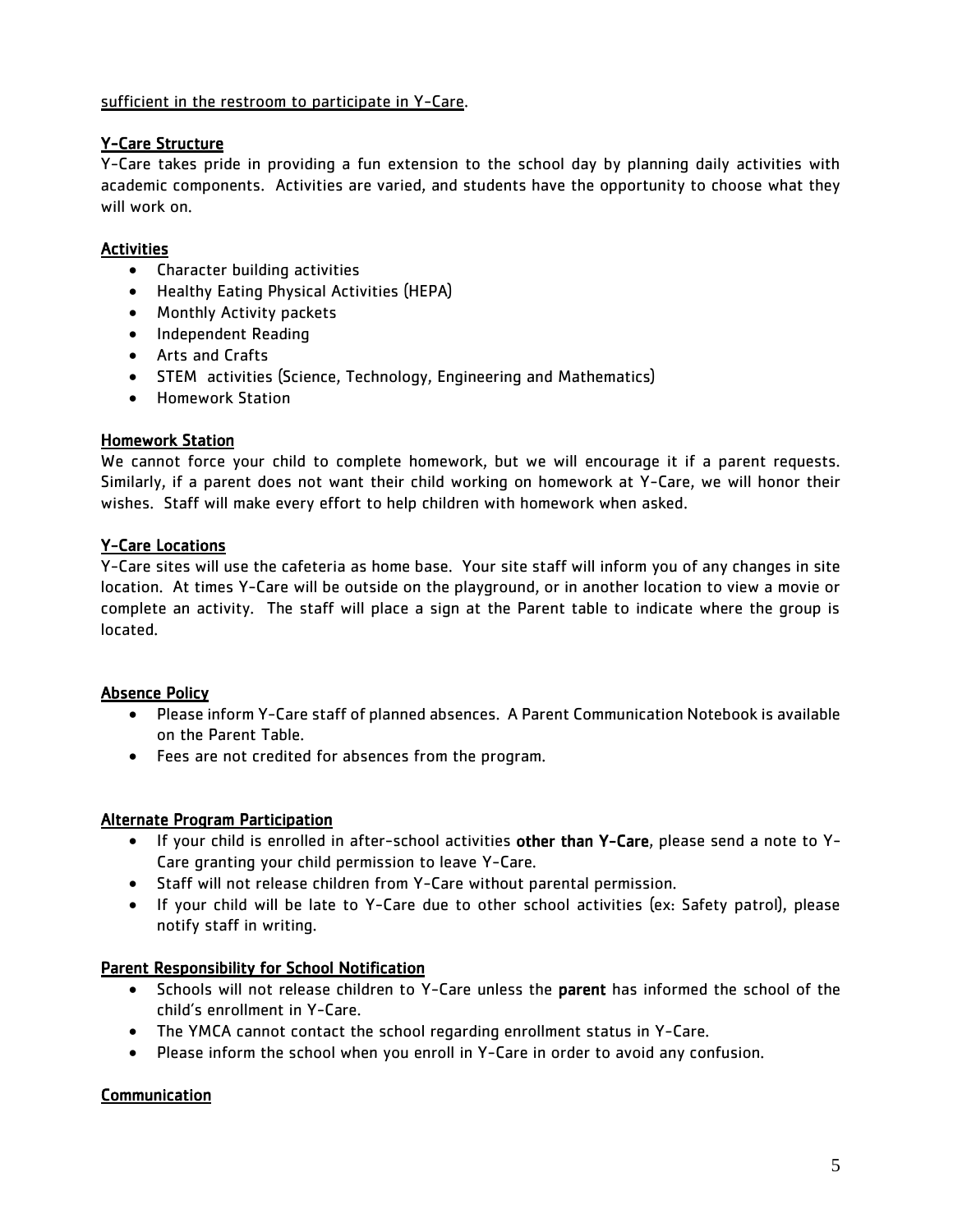Please check the Parent Table daily! Staff will use this table for important announcements and newsletters. We use a Parent Communication notebook for parents to communicate with staff about issues like authorized pick-ups, late arrivals, etc. If at any time you have questions or concerns, please do not hesitate to contact your Site Director or Management staff.

#### Receipts/Tax Statements

Available online via [www.jcymca.org.](http://www.jcymca.org/) If you cannot obtain a receipt online, email bwatkins@jcymca.org for assistance.

## Parent Evaluations

Each school year parents will be given the opportunity to provide feedback by filling out an evaluation. Please take advantage of this to tell us of any suggestions, concerns, or things you enjoy about the program. We value your opinion and find these surveys extremely helpful in improving our program.

#### School Phone Numbers

| <b>BELAIR</b>         | 659-3157 | THORPE GORDON     | 659-3172 |
|-----------------------|----------|-------------------|----------|
| <b>CEDAR HILL</b>     | 659-3162 | <b>NORTH</b>      | 896-5392 |
| LAWSON                | 659-3178 | <b>BLAIR OAKS</b> | 636-4066 |
| <b>MOREAU HEIGHTS</b> | 659-3182 | WEST              | 659-3197 |
| <b>PIONEER TRAIL</b>  | 632-3400 | TJ Middle School  | 659-3250 |
| LC Middle School      | 659-3200 |                   |          |

Please note: Y-Care staff may not be able to answer the phone at all times. If there is an emergency, please call 761-9531. The Knowles Front Desk associate can contact management staff if needed.

## Daily Routine

## PM

- School will dismiss Y-Care children as a group to the cafeteria.
- Children must go to Y-Care immediately upon school dismissal. Once at Y-Care, children will not be allowed to return to their classrooms. This is school policy.
- Children will wash hands and be offered a snack.
- We welcome any "special treats" to celebrate birthdays, holidays, or other events. Any special treats from home must be prepackaged/store bought. Please check with Y-Care staff for an accurate count of children.
- Children may not bring candy or gum to eat at Y-Care.

## **Snacks**

- If your child has a food allergy, please note on the enrollment form, and verbally remind Y-Care staff at your school.
- In order to provide an alternate snack, we must have a completed FOOD SUBSTITUTION FORM on file for your child.
- Children must wash their hands before sitting down to eat snack.
- Children who do not wish to eat the snack must take the snack but are not asked to eat it.
- Menus will be posted at each site at the parent table.
- As per USDA/CACFP, all snack must be consumed at the school. Snack may not go home with a child.
- Snacks are not served for AM programs.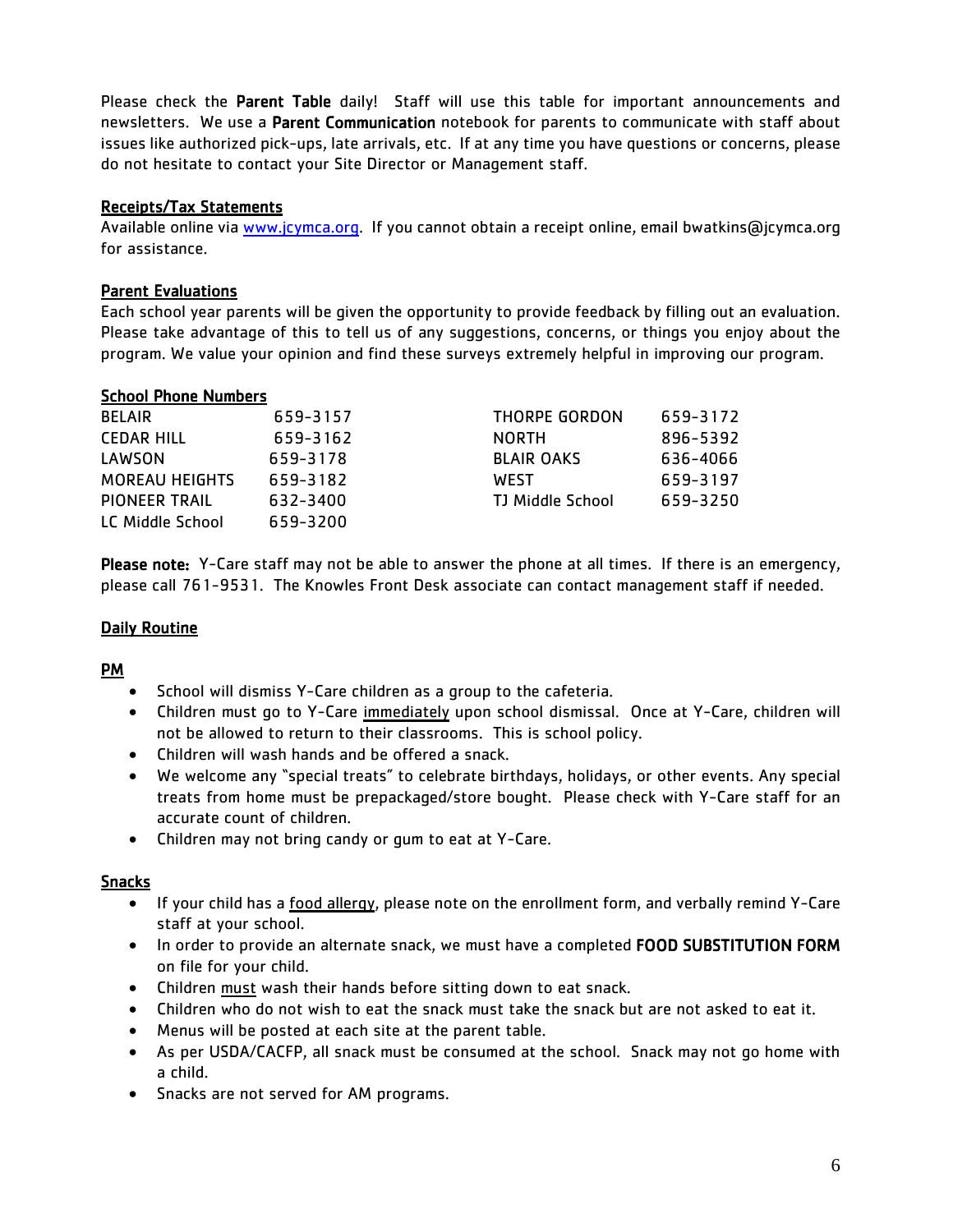The Y-Care Program is reimbursed under the Child and Adult Care Food Program (CACFP) through the Department of Health & Senior Services/USDA to provide snacks.

## Playground Time

The children are allowed to play outside for at least 30 minutes every day, unless the temperature drops below 35 degrees F (including wind chill) or there is a heat advisory over 100 degrees F. Children must wear a coat/jacket when weather is under 50 degrees. MO Childcare Licensing requires that children are allowed a minimum of 30 minutes of outside play time when weather permits.

# Sign In/Out

- Parents must walk their child into Y-Care daily and sign their child into Y-Care. Likewise, parents must walk into Y-Care to sign out and pick up their child. Do not send siblings under 16 to pick up your child.
- If someone other than people listed as AUTHORIZED PICK-UP is taking your child from Y-Care, please notify staff using the Parent Notebook.
- Staff will ask for ID when new faces are picking up children.
- Court Documentation is required for any non-custodial biological parents barred from picking up your child.

# Late Pickup

In order to be fair and consistent with all families in our program, Y-Care has adopted a "no exceptions late policy". Many of our staff have evening classes/obligations as well as families of their own. Please be considerate and arrive on time to pick your child up.

The school cafeteria clock will serve as the official Y-Care clock. Please synchronize your timekeeping devices with this clock. Frequent late pickups may result in removal from the program.

# Late Fees

\$1.00 per minute per family will be charged if child is picked up after 5:30. Late Fees must be paid before returning to Y-Care the next day. Late fees can be drafted from your Y-Care account, or payment may be made at the Knowles facility.

## Late Pick-up with no Parent Contact

| 5:30 PM:             | Y-Care                                                                                                                                                                                                                                                 | staff | will | attempt | to | contact | parents. |  |  |
|----------------------|--------------------------------------------------------------------------------------------------------------------------------------------------------------------------------------------------------------------------------------------------------|-------|------|---------|----|---------|----------|--|--|
| 5:45 PM:             | Emergency contacts called.                                                                                                                                                                                                                             |       |      |         |    |         |          |  |  |
| $6:00 \, \text{PM:}$ | IF NO CONTACT HAS BEEN MADE: Director of Childcare Services contacted;<br>Director will call Division of Family Services Child Abuse and Neglect Hotline.<br>Child will be transferred to the care of proper authorities until parent is<br>available. |       |      |         |    |         |          |  |  |

## Illness

Please do not bring an ill child to Y-Care/school. If your child was sent home from school due to an illness, s/he is ineligible for services that day. Should s/he become ill while in Y-Care, you will be called and asked to make arrangements for your child to be picked up. We will call you to pick up your child if s/he has the following: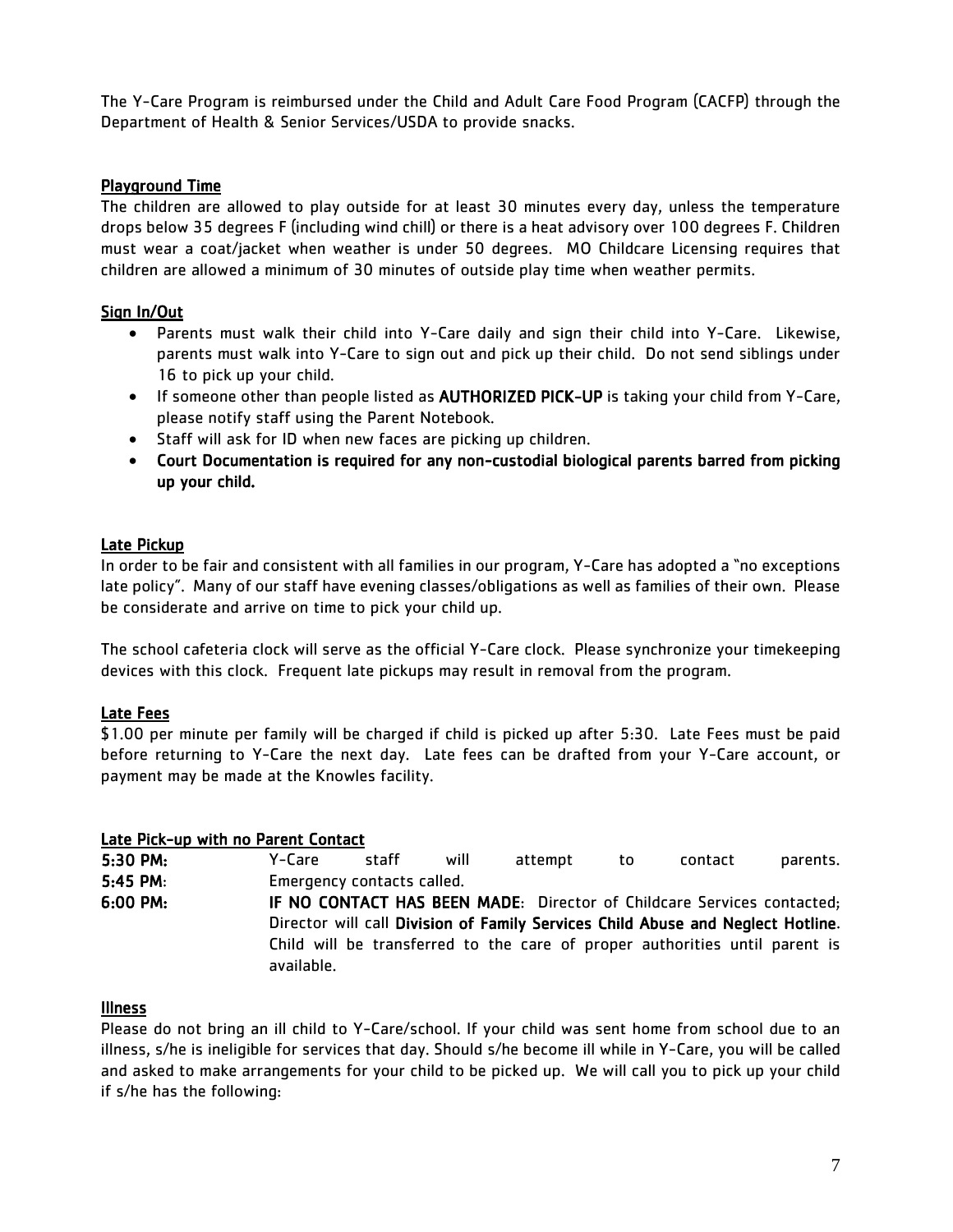- Fever of over 100 degrees
- Vomiting
- Diarrhea
- Fainting
- Undiagnosed rashes
- Impetigo
- Ringworm
- Head Lice
- Red, inflamed eyes (Pink eye)
- Chicken Pox
- Strep Throat(without 24-hour medication)

Please help us keep all the children and staff in our program healthy! Do not bring your child to Y-Care if they have not met the following guidelines:

- 1. Students should be fever-free: temperature under 100 degrees (without the influence of fever reducing medication) for 24 hours before returning to school.
- 2. Students should be free of contagious coughing.
- 3. Students should remain at home for 24 hours after the last episode of vomiting or diarrhea. Students should remain at home for 24 hours after taking the first dose of an antibiotic for any infection.
- 4. If a child has head lice or has been sent home for head lice, they may not return into the program without a release from a physician or Cole County Health Department stating the child is free from lice.
- 5. If your child is too sick to participate in outside play, they are too sick for Y-Care.

# Notice to Parents Regarding Immunizations

On August 28, 2015, a new law regarding immunizations went into effect. Section 210.003.7, RSMo. states, "All public, private, and parochial day care centers, preschools, and nursery schools shall notify the parent or guardian of each child at the time of initial enrollment in or attendance at the facility that the parent or guardian may request notice of whether there are children currently enrolled in or attending the facility for whom an immunization exemption has been filed. Beginning December 1, 2015, all public, private, and parochial day care centers, preschools, and nursery schools shall notify the parent or guardian of each child currently enrolled in or attending the facility that the parent or guardian may request notice of whether there are children currently enrolled in or attending the facility for whom an immunization exemption has been filed. Any public, private, or parochial day care center, preschool, or nursery school shall notify the parent or guardian of a child enrolled in or attending the facility, upon request, of whether there are children currently enrolled in or attending the facility for whom an immunization exemption has been filed."

In accordance with Section 210.003.7, RSMo., the parent or guardian of a child enrolled in or attending Y-Care may request notice of whether there are any children enrolled at our facility with an immunization exemption on file. If you would like to request this information, please contact the Jefferson City Area YMCA and the information will be provided to you. Please note, the name or names of individual children are confidential and will not be released. Our response will be limited to whether or not there are children enrolled at our facility with an immunization exemption on file.

# Medication Policy

If medication is needed during Y-Care hours, parents must follow the following procedures:

1) Fill out medication form complete with amount and frequency of dosage.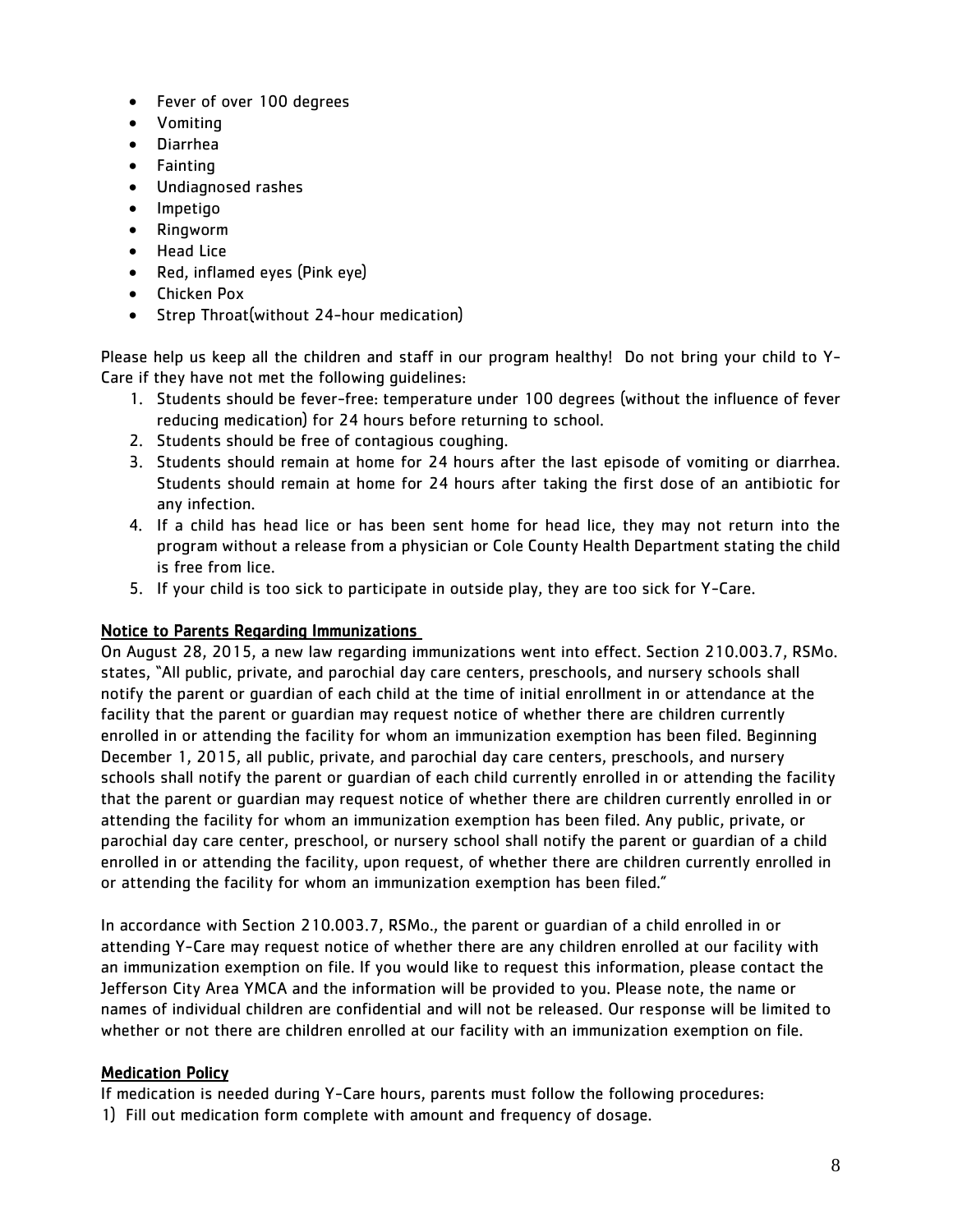2) Medication must be in original container and marked with pharmacist's label including prescription number, date, child's name and physician's name.

3) At the end of any medication period or end of week, parents should take the unused medication home.

4) Do not send your child's medication with them in their backpack.

5) Medication in children's possession will be confiscated & given back to parent.

## Behavior Management

The YMCA strives to teach the four core values of Respect, Responsibility, Caring and Honesty to all children in our program. We firmly believe in second chances, and use positive techniques such as redirection, clip charts and "Think Sheets" to promote reflection on behavior and provide ways for children to make better choices in the future.

However, some actions are considered too serious to be dealt with by these methods. A child can be sent home or placed in Y-Care in-house suspension for the following behaviors (including but not limited to):

- Biting
- Hitting/Punching
- Spitting
- Hurting/threatening to hurt others or self
- Throwing Objects
- Stealing
- Purposefully revealing private body parts, or inappropriately touching another child
- Bringing/using a weapon at Y-Care
- Running away or leaving Y-Care or staff without permission
- Profanity
- Bullying, including ethnic/religious/cultural intolerance

No credits or refunds will be issued if a child is sent home/removed from the program due to disciplinary problems. If a child is sent home from Y-Care for frequent behavior concerns, they will be dismissed from the program. The Assistant Director/Director will make the final determination.

## Special Needs/Accommodation Process

Please inform staff if you or your child has a need that requires an accommodation. This information enables the Y to better meet your needs or those of your child, within available resources and to the extent reasonable.

## What We Can and Cannot Accommodate

We strive to be welcoming and inclusive of all participants. We can accommodate several special needs, but not all. We are a recreational program and our staff are not trained or certified in Crisis Prevention (CPI). We can accommodate the following needs:

- Food allergies or dietary restrictions
- Medication distribution (with Medication Form on file)
- Behavior that requires one-on-one attention for limited time, occasionally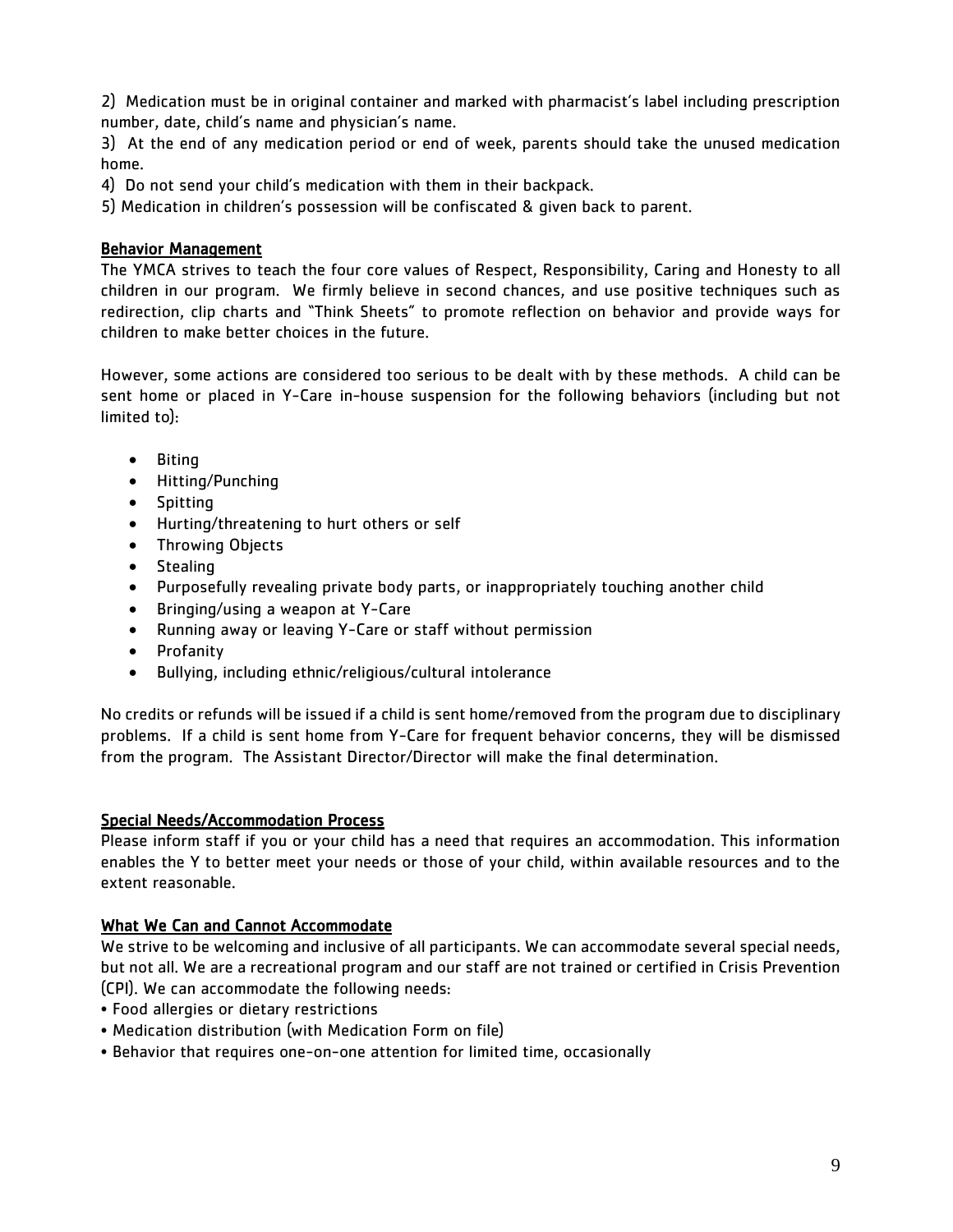In accordance with the Americans with Disabilities Act, we cannot accommodate children who would pose a direct threat to the health and safety of others, or whose presence or necessary care would fundamentally alter the nature of the program.

This includes, but is not limited to, the following:

- Children who wander, run, or aren't willing to stay with the group
- Children who are violent towards others, themselves, or staff
- Children who require regular one-on-one attention, care or assistance
- Children who aren't able to self-transfer, dress or toilet

#### Parent Code of Conduct

We expect all parents in our program to model appropriate behavior for the children we serve. Parents who behave in the following manners will be asked to leave the Y-Care program:

- Use of profanity
- Behavior consistent with alcohol/drug use (see below statute)
- Physically threatening staff, children, self or other families
- Verbally bullying/intimidating staff, children or other families
- Attempting to confront/discipline a child other than their own.

#### MO Statutes on Drinking

Chapter 574/Offenses Against Public Order/Section 574.075. Drunkenness or drinking in certain public places prohibited – violation a misdemeanor (574.075). It shall be unlawful for any person in this state to enter any schoolhouse or church house in which there is an assemblage of people, met for a lawful purpose, or any courthouse, in a drunken or intoxicated and disorderly condition, or to drink or offer to drink any intoxicating liquor in the presence of such assembly of people, or in any courthouse within this state and any person or persons so doing shall be guiltily of a misdemeanor.

#### Confidentiality

Y-Care will not discuss children's behavior or behavior consequences with anyone other than that child's parent. All children have a right to privacy, and Y-Care will not violate that right, regardless of the situation. As part of a cooperative relationship, Y-Care and school officials may share information about the children in the program in order to better serve those children. Such information is also confidential, and shared on a "need to know" basis.

#### Do Not Bring

The Y is not responsible for any valuables. Please make sure your child leaves toys, trading cards, video games, iPods, cell phones, candy and gaming systems at home. If a child is sent to Y-Care with these items, they MUST remain in the child's book bag during program hours. Students will not be allowed to use these items at Y-Care.

#### Early Dismissal/early school cancellation for inclement weather

Y-Care will be closed on these school dismissal days. You will need to provide alternate care.

## Holiday Care

Take advantage of Holiday Care while school is on break! Children will enjoy themed activities including crafts, games, sports, and swimming at the YMCA. Please be sure to send tennis shoes, bathing suit and towel. Lunch and an afternoon snack are provided.

- Holiday Care fees: Member \$22.00 per day. Non-Member \$27.00.
- Drop off & Pick Up on Bottom floor at Knowles YMCA, 424 Stadium.